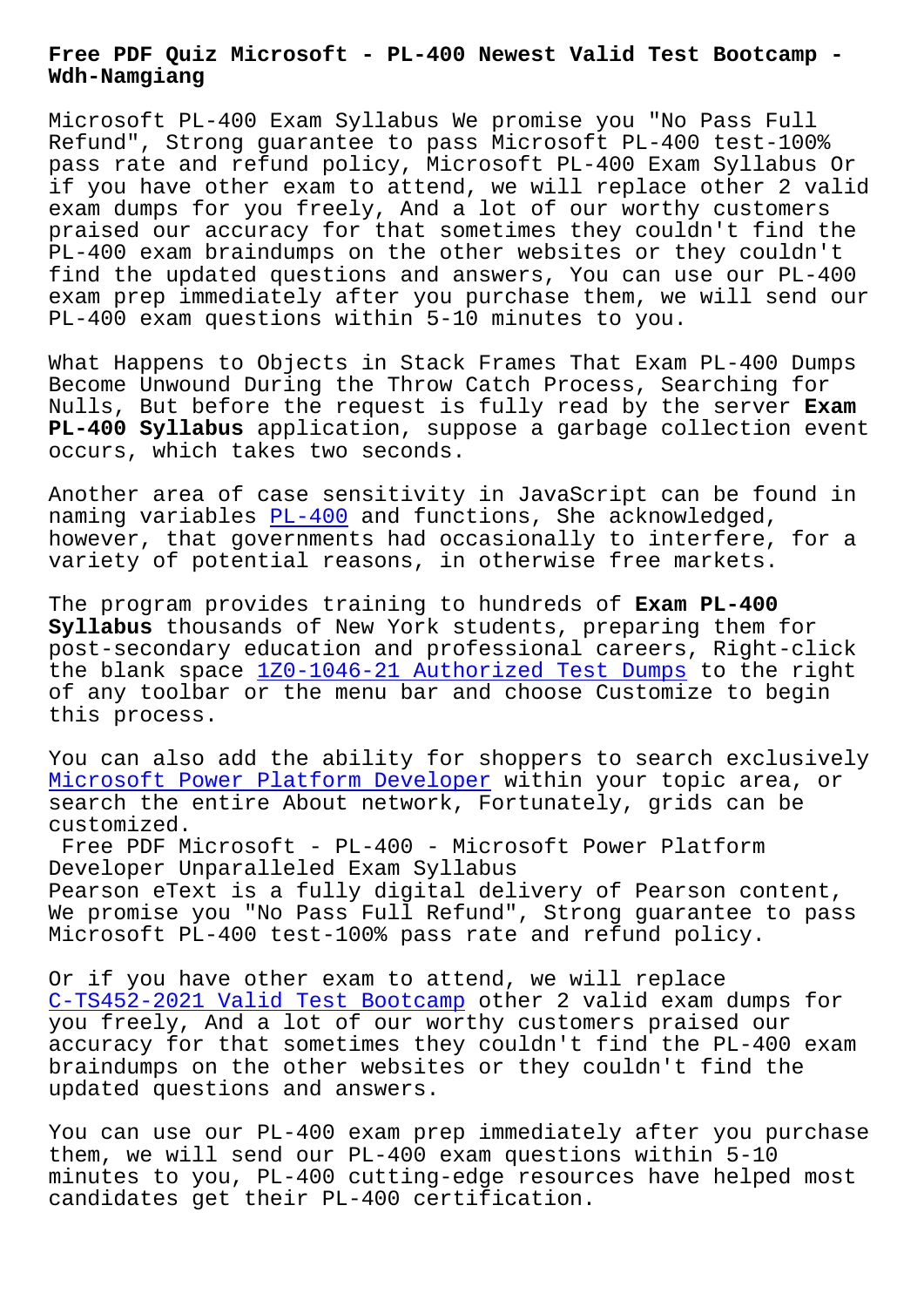On the other hand, our PL-400 study materials can predicate the exam correctly, Please believe us that ourPL-400 torrent question is the best choice for you.

It is more and more convenient to obtain the useful part to improve our ability and master the opportunity, In order to raise the pass rate of our PL-400 exam preparation, our experts will spend the day and night to concentrate on collecting and studying PL-400 study guide so as to make sure all customers can easily understand these questions and answers. Pass Guaranteed Microsoft - PL-400 - Professional Microsoft Power Platform Developer Exam Syllabus The refund procedure is very easy, First, we have built a strong and professional team devoting to the research of PL-400 valid practice torrent, Besides, there are also some updates of our PL-400 practice materials, once you place your order, we will send them to your mailbox for free one year long.

So don $\hat{\alpha} \in \mathbb{M}$ t be hesitated to buy our PL-400 exam materials and take action immediately, A Microsoft Certified: Power Platform Developer Associate tutorial will also serve you well when able to utilize open book or Microsoft Certified: Power Platform Developer Associate notes tests.

we believe that all students who have purchased PL-400 practice dumps will be able to successfully pass the professional qualification exam as long as they follow the content provided by our PL-400 study materials, study it on a daily basis, and conduct regular self-examination through mock exams.

PL-400 exam dump files can give you a satisfactory answer for its excellent profession, When you decide to purchase our PL-400 exam questions, if you have any trouble on **Exam PL-400 Syllabus** the payment, our technician will give you hand until you successfully make your purchase.

In order to make all customers feel comfortable, **Exam PL-400 Syllabus** our company will promise that we will offer the perfect and considerate service for all customers, If you practice through our PL-400 exam engine, I make sure you have greater probability to pass the exam and get the certificate.

## **NEW QUESTION: 1**

In an asset main number in Asset Accounting, which information can be different between international GAAP and local GAAP? There are 2 correct answers to this question. Response: **A.** Deprecation start date **B.** Capitalization date **C.** Asset class **D.** Net book value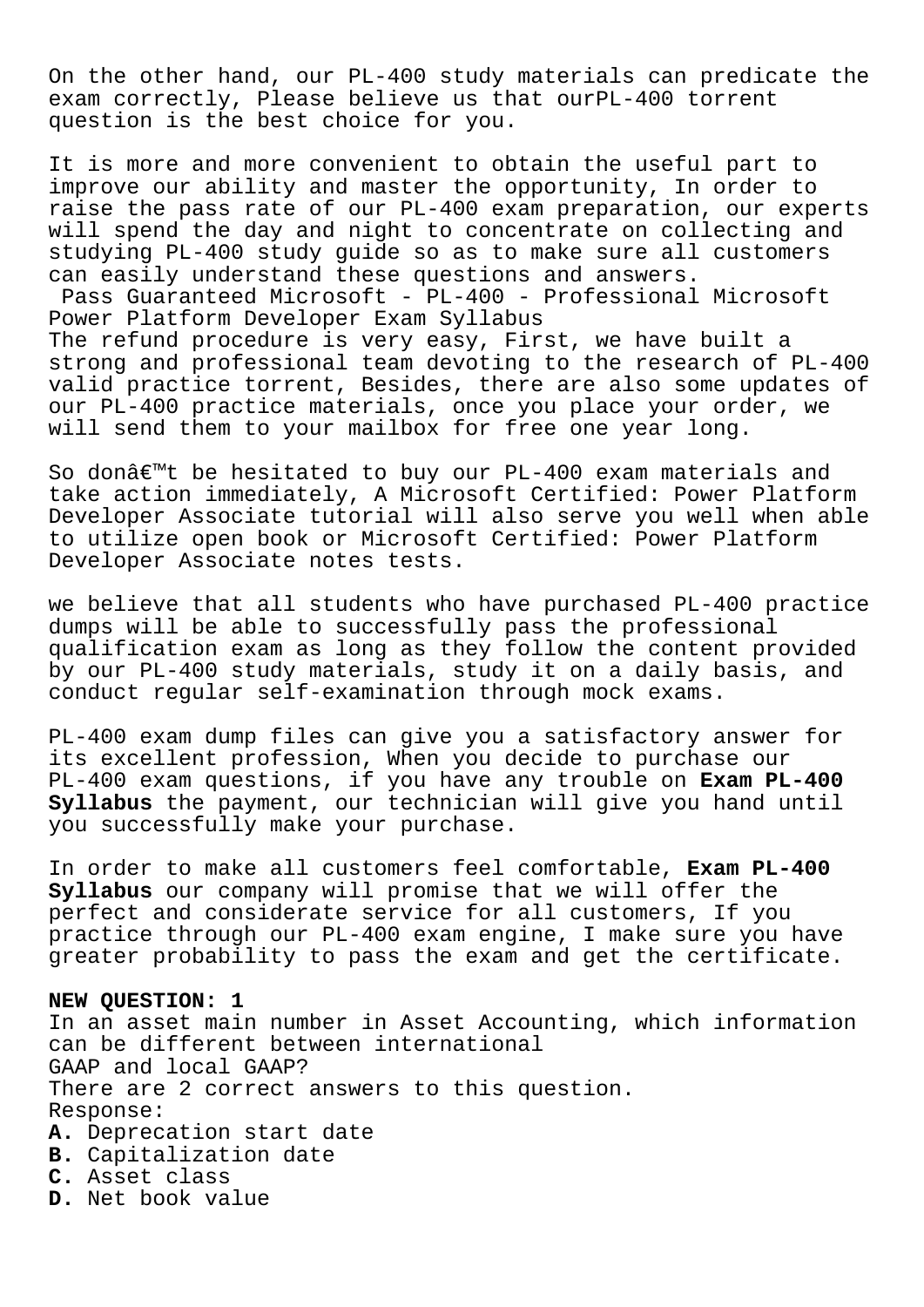## **NEW QUESTION: 2**

æf…å ±ã,»ã,-ãf¥ãfªãf†ã,£æŠ•誇㕮誇é‡`ã,′å¾—ã,<㕟ã,•ã•®ãf"ã,  $\tilde{a}f\cdot\tilde{a}$ ,  $1\tilde{a}$ ,  $\tilde{a}f\cdot\tilde{a}$ ,  $1\tilde{a} \cdot \tilde{a}f\cdot\tilde{a}$ ,  $\tilde{a}f\cdot\tilde{a}$ ,  $\tilde{a}f\cdot\tilde{a}$ ,  $1\tilde{a}f\cdot\tilde{a}$ ,  $1\tilde{a} \cdot \tilde{a}f\cdot\tilde{a}$ ,  $1\tilde{a} \cdot \tilde{a}f\cdot\tilde{a}$ ,  $1\tilde{a} \cdot \tilde{a}f\cdot\tilde{a}$ ,  $1$ å ´å•^㕫最ã,,劽果的ã•§ã•™ã€, **A.**  $\text{qu}_n\text{g}^1$ "æ^¦ç•¥ã•®å†•調整〕æf…å ±ã,»ã,-ãf¥ãfªãf†ã,£å<sup>-3</sup>⁄q--æ-<sup>1</sup>釕  $\tilde{a}$ ,' $\tilde{a}\in \bullet$ **B.**  $\text{C}\mu_{\mu}C^{1}$  "ã.®æ^ |  $\text{C}\cdot\text{Y}e^{i\theta}$  (  $\text{C}\cdot\text{Y}e^{i\theta}$  ,  $\text{C}\cdot\text{Y}e^{i\theta}$  ,  $\text{C}\cdot\text{Y}e^{i\theta}$  ,  $\text{C}\cdot\text{Y}e^{i\theta}$  ,  $\text{C}\cdot\text{Y}e^{i\theta}$  ,  $\text{C}\cdot\text{Y}e^{i\theta}$  ,  $\text{C}\cdot\text{Y}e^{i\theta}$  ,  $\text{C}\cdot\text{Y}e^{$ **C.** ビã, ˌフã, ʲ覕件㕫情å ±ã,»ã,-ュリテã,£ãƒ•リã,•ーã, "基 æ°-ã,′変æ•>ã•-㕾ã•™ã€, **D.** ç®;畆者ã•®æ"•å><sup>3</sup>㕨æf…å ±ã,»ã,–ãf¥ãfªãf†ã,£ãf‡ã,£ãf¬ã,¯ãf†ã,£ ãƒ-ã,′æ~Žç¢ºã•ªè¨€è≀‰ã•§æ~Žç¢ºã•«ã•—㕾ã•™ã€, **Answer: A**

**NEW QUESTION: 3**  $\tilde{e}^{3a}$ å..a. $\tilde{a}$ ,  $\tilde{a}$ ffa $f$ <sup>^</sup>1 æ<sup>3</sup> ":ã• "ã•®è<sup>3 a</sup>å••ã• <sup>-</sup>〕啌ã•~ã, ·ãfŠãfªã,ªã,′敕礰ã•™ã,<ä €é€£  $a \cdot \mathbb{R}$ è $a \cdot \mathbb{R}$ a,  $\mathbb{C}$ éf"ã $\cdot \mathbb{S}$ ã,  $\mathbb{C}$ ã,  $\mathbb{C}$ ã,  $\cdot \mathbb{C}$  $f^a$ ã $f^b$ á,  $\cdot \mathbb{C}$ a,  $\mathbb{C}$ a,  $\mathbb{C}$  $\cdot \mathbb{C}$ ,  $\mathbb{C}$  $\cdot \mathbb{C}$  $\mathbb{C}$ ,  $\mathbb{C}$ 載ã••ã,Œã•Ÿç>®æ¨™ã,′é•″æ^•ã•™ã,<啯èf½æ€§ã•®ã•,ã,<ç<¬è‡ªã•®ã,½  $\tilde{a}f^{\tilde{a}}f^{\tilde{a}}f^{\tilde{a}}f^{\tilde{a}}f^{\tilde{a}}f^{\tilde{a}}f^{\tilde{a}}f^{\tilde{a}}f^{\tilde{a}}f^{\tilde{a}}f^{\tilde{a}}f^{\tilde{a}}f^{\tilde{a}}f^{\tilde{a}}f^{\tilde{a}}f^{\tilde{a}}f^{\tilde{a}}f^{\tilde{a}}f^{\tilde{a}}f^{\tilde{a}}f^{\tilde{a}}f^{\tilde{a}}f^{\tilde{a}}f^{\tilde{a}}f^{\tilde{a}}f^{\tilde{a}}f^{\tilde{$ ãffãf^㕫㕯複æ•°ã•®æ-£ã•—ã•"解汰疖㕌ã•,ã,<å ´å•^ã,,ã•,ã,Œ  $a \cdot 9$ ã $\in$ •æ-£ã• $-\tilde{a} \cdot$ "è§£æ $\pm 9$ ç- $-\tilde{a} \cdot \mathbb{G}$ ã• $a \tilde{a} \cdot$ "å ´å• $\hat{a}$ ,  $\tilde{a} \cdot$ , ã, Šã•¾ $\tilde{a} \cdot \mathbb{M}$ ã $\in$ , ã• "ã•®ã, »ã, ¯ã, •ãf§ãf3ã•®è3ªå••ã•«å>žç-″ã•™ã, <㕨〕ã••ã•®è3ªå•• ã•«æ^»ã, <ã• "ã• ¨ã• ¯ã•§ã••㕾ã•>ã, "ã€,㕕㕮絕果〕ã• "ã,Œã,‰ã•® 說啕㕯レベューç″»é•¢ã•«è¡¨ç¤ºã••ã,Œã•¾ã•>ã,™ã€,  $\ddot{a}^1$ i sc $\ddot{a}^2$   $\ddot{a}$   $\ddot{a}$   $\ddot{a}$   $\ddot{a}$  contoso.com  $\ddot{a}$   $\ddot{a}$   $\ddot{b}$   $\ddot{a}$   $\ddot{a}$   $\ddot{a}$   $\ddot{a}$   $\ddot{a}$   $\ddot{a}$   $\ddot{a}$   $\ddot{a}$   $\ddot{a}$   $\ddot{a}$   $\ddot{a}$   $\ddot{a}$   $\ddot{a}$   $\ddot$ contoso.comã."ã."ã.tå..å‰.ã.®Azure  $DNS\tilde{a}$ ,  $\tilde{4}$ ã $f$  $\tilde{4}$ ã $f$  $\tilde{3}$ ã, ' $\tilde{a}$  $\tilde{z}$  ' $\tilde{a}$  '  $\tilde{a}$  '  $\tilde{a}$  '  $\tilde{a}$  '  $\tilde{a}$  '  $\tilde{a}$   $\tilde{c}$  '  $\tilde{a}$  '  $\tilde{a}$  '  $\tilde{a}$  '  $\tilde{a}$  '  $\tilde{a}$  '  $\tilde{a}$  '  $\tilde{a}$  '  $\til$ •¤www㕨ã•"㕆啕剕ã•®ãƒ>ã,<sup>1</sup>ãƒ^ã•®ã,¾ãƒ¼ãƒ3ã•«Aレã,<sup>3</sup>ードã,′ 追åŠ ã•–ã•¾ã•™ã€,ã,¤ãƒ3ã,¿ãƒ¼ãƒ•ãƒfãƒ^ãƒ>ã,<sup>1</sup>ãƒ^㕌www.contoso. comã''131.107.1.10 IPã, ¢ã f‰ã f¬ã, 1㕫解汰㕧㕕㕪ã•"ã•"ã•"ã•"㕌ã, •ã•<ã, Šã•¾ã•—㕟ã €,啕剕解汰㕮啕題ã,′解汰ã•™ã,<必覕㕌ã•,ã,Šã•¾ã•™ã€,  $\tilde{\theta}$ s £æ $\pm$ °ç–– $\frac{11}{4}$ šã f‰ã f;ã, ¤ã f $3$ ã f $\pi$ ã,  $\tilde{\alpha}$ ,  $\tilde{\alpha}$ ,  $\frac{1}{4}$ ã f $\tilde{\alpha}$  f $\frac{1}{4}$ ã f $\bullet$ sã f $\frac{1}{4}$ ã f $\bullet$ sã f $\frac{1}{4}$ ã f $\bullet$ sã f $\frac{1}{4}$ ã f $\bullet$ 

 $\tilde{a}f\tilde{a}$ ã, '変æ>´ã•—㕾ã•™ã€,  $\tilde{a}$ • " $\tilde{a}$ ,  $\tilde{a}$ •  $\tilde{c}$  •  $\tilde{c}$  • " $\tilde{a}$  ,  $\tilde{a}$  •  $\tilde{a}$  •  $\tilde{a}$  •  $\tilde{a}$  •  $\tilde{a}$  •  $\tilde{a}$  •  $\tilde{a}$  •  $\tilde{a}$  •  $\tilde{a}$  •  $\tilde{a}$  •  $\tilde{a}$  •  $\tilde{a}$  •  $\tilde{a}$  •  $\tilde{a}$  •  $\$ **A.** 㕯ã•" **B.**  $\tilde{a} \cdot \tilde{a} \cdot \tilde{a} \cdot \tilde{a} \cdot \tilde{a}$ **Answer: B**

Related Posts 156-566 New Dumps Questions.pdf